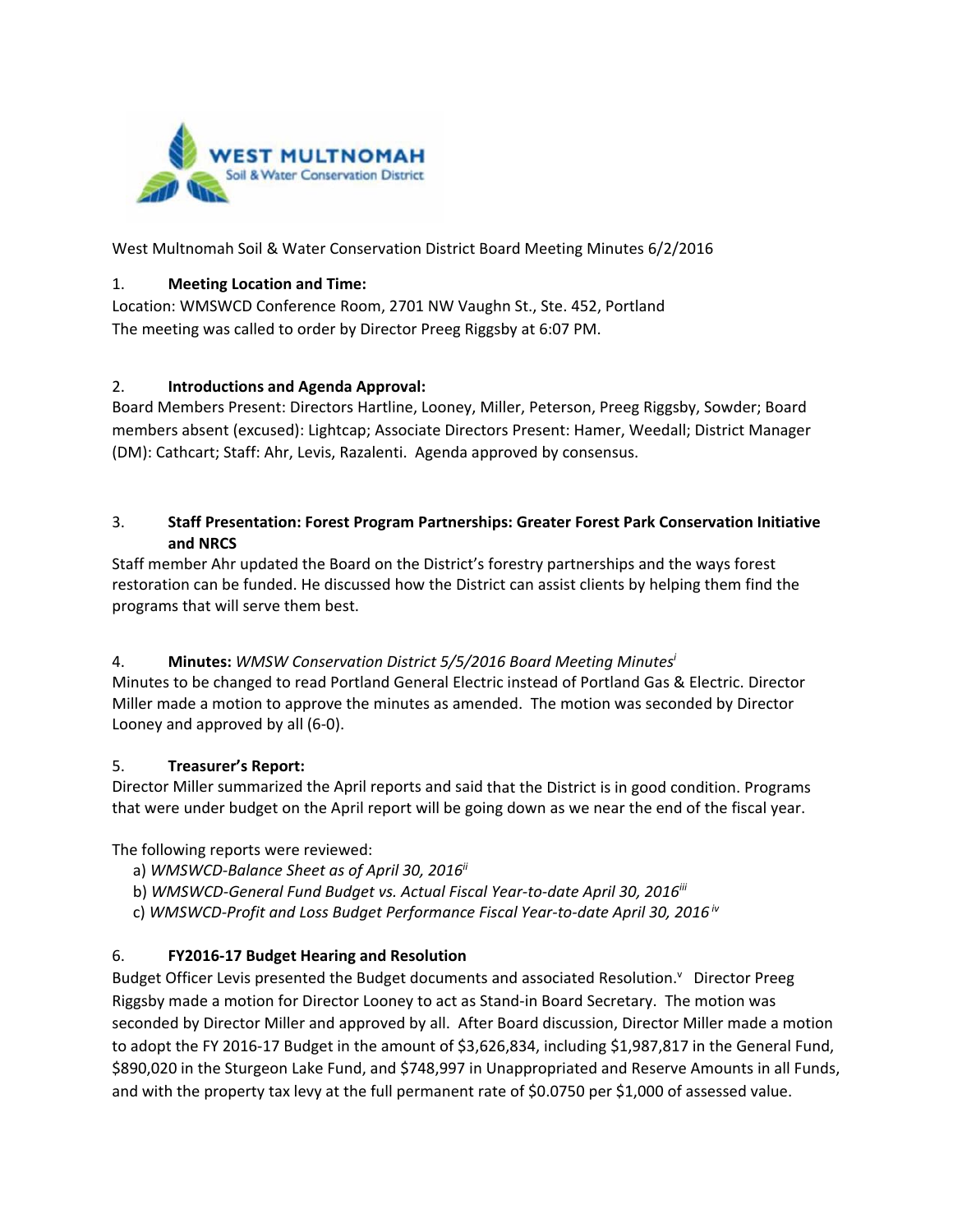Director Sowder seconded the motion, and it was approved by all. A resolution to adopt the budget, make appropriations, and declare and categorize property taxes for FY2016‐17 was approved and signed by Board Chair Preeg Riggsby and Stand‐in Board Secretary Looney on June 2, 2016. See 6/2/16 Budget Hearing Minutes for further details.

## 7. **Upcoming Director Elections**

Director Preeg Riggsby announced there are four positions up for re‐election: Zones 1, 2 and 3 as well as At-Large. Candidate forms will be posted on the District's website once available and staff member Razalenti will send out a notice to current Board members once they are available. Staff cannot help with this paperwork.

## 8. **Diversity Equity and Inclusion Initiative**

Associate Director Weedall reminded the Board about the scheduled October 29<sup>th</sup> Equity 101 training with the City of Portland and the next DEI committee meeting will be June 24<sup>th</sup>. All are welcome to the committee meeting. Weedall gave a brief overview of what will be covered at the DEI committee meeting. DM Cathcart gave an overview of what the DEI committee members have been continuing to work on.

## 9. **Upcoming Board Meeting Schedule**

Director Preeg Riggsby announced that there will be schedule changes to the upcoming Board meetings. August will be taken off for summer recess. There will be a brief July 7<sup>th</sup> meeting followed by a potluck social for Board members at Director Hartline's house. The November 3<sup>rd</sup> meeting will be cancelled in lieu of the October 29<sup>th</sup> all-day event (Equity 101 training followed by annual meeting and open house). December  $1^{st}$  will be the holiday gathering rather than a meeting.

# 10. **Check‐in Reports:**

a. Director Hartline reported that she toured a mitigation bank and gave an overview of her experience. She reported that she is doing vegetation surveys for Oregon Department of Fish and Wildlife for three different areas.

b. Director Peterson reported that she went to the Friends of Trees luncheon and gave a brief overview of their annual meeting.

c. Associate Director Weedall reported that she has been working on getting the DEI Committee agenda together and went to the pollinator training that was put on by Xerces Society and District staff member Laura Taylor.

d. Director Preeg Riggsby reported that she has a screech owl living on her property.

e. Director Looney reported that she and a small group had a meeting with PGE. There were biologists attending that are going to help with the project. The channel will go from 8 feet to 15 feet which will help keep the water in the wetlands and will be beneficial to the frogs.